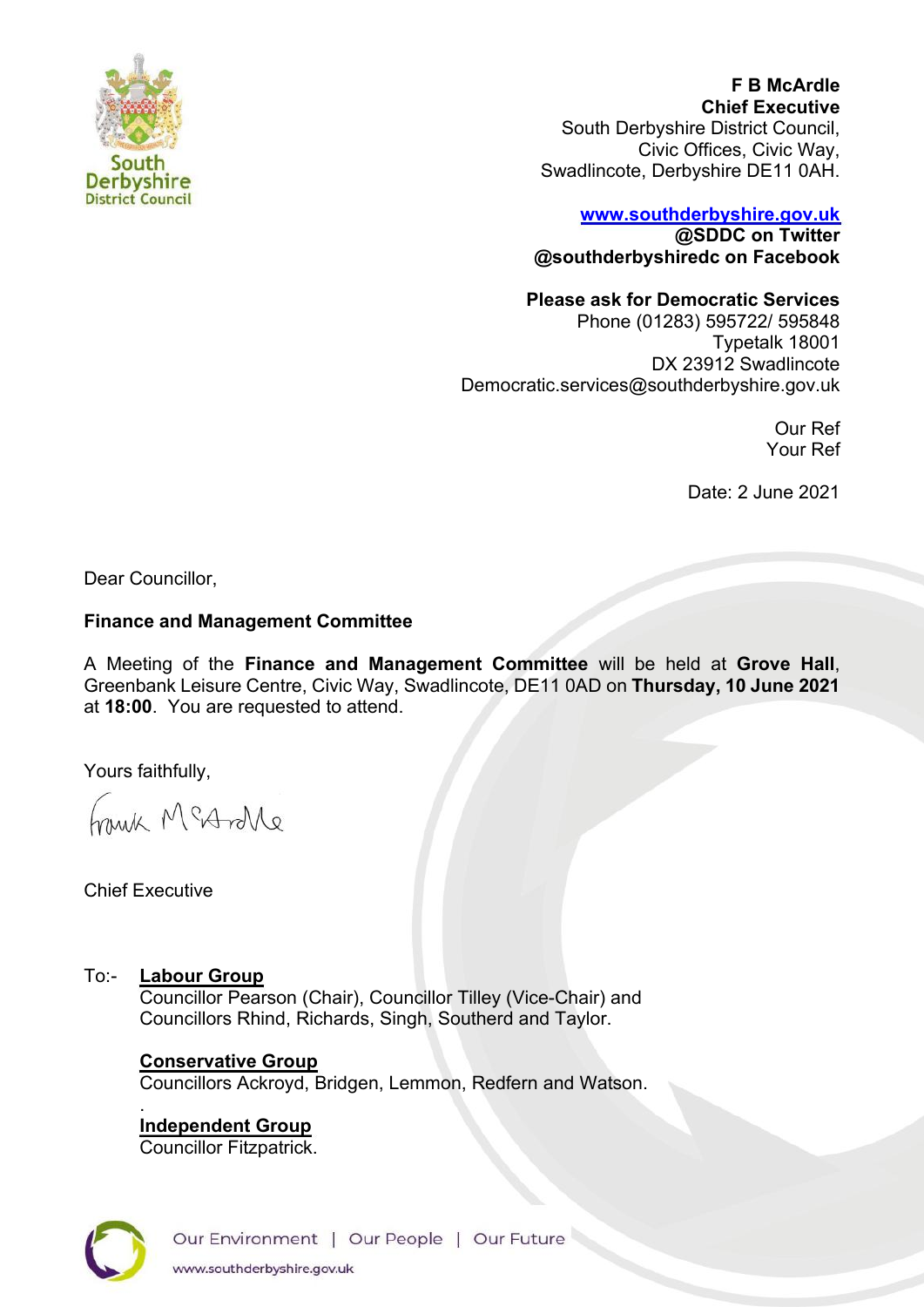#### **AGENDA**

#### **Open to Public and Press**

| 1              | Apologies and to note any Substitutes appointed for the Meeting.                                 |                |
|----------------|--------------------------------------------------------------------------------------------------|----------------|
| $\mathbf 2$    | To note any declarations of interest arising from any items on the Agenda                        |                |
| 3              | To receive any questions by members of the public pursuant to Council<br>Procedure Rule No.10.   |                |
| 4              | To receive any questions by Members of the Council pursuant to Council<br>procedure Rule No. 11. |                |
| 5              | Reports of Overview and Scrutiny Committee                                                       |                |
| 6              | CORPORATE PLAN 2020-24 PERFORMANCE REPORT                                                        | $4 - 65$       |
| $\overline{7}$ | SERVICE PLANS 2021-22                                                                            | 66 - 119       |
| 8              | CLIMATE EMERGENCY ACTION PLANNING                                                                | $120 -$<br>167 |
| 9              | COMMENTS, COMPLIMENTS, COMPLAINTS & FREEDOM OF<br><b>INFORMATION REQUESTS</b>                    | $168 -$<br>174 |
| 10             | <b>COMPLAINTS POLICY AND PROCEDURE</b>                                                           | $175 -$<br>184 |
| 11             | <b>COMMITTEE WORK PROGRAMME</b>                                                                  | 185<br>190     |

# **Exclusion of the Public and Press:**

**12** The Chairman may therefore move:-

That in accordance with Section 100 (A)(4) of the Local Government Act 1972 (as amended) the press and public be excluded from the remainder of the Meeting as it is likely, in view of the nature of the business to be transacted or the nature of the proceedings, that there would be disclosed exempt information as defined in the